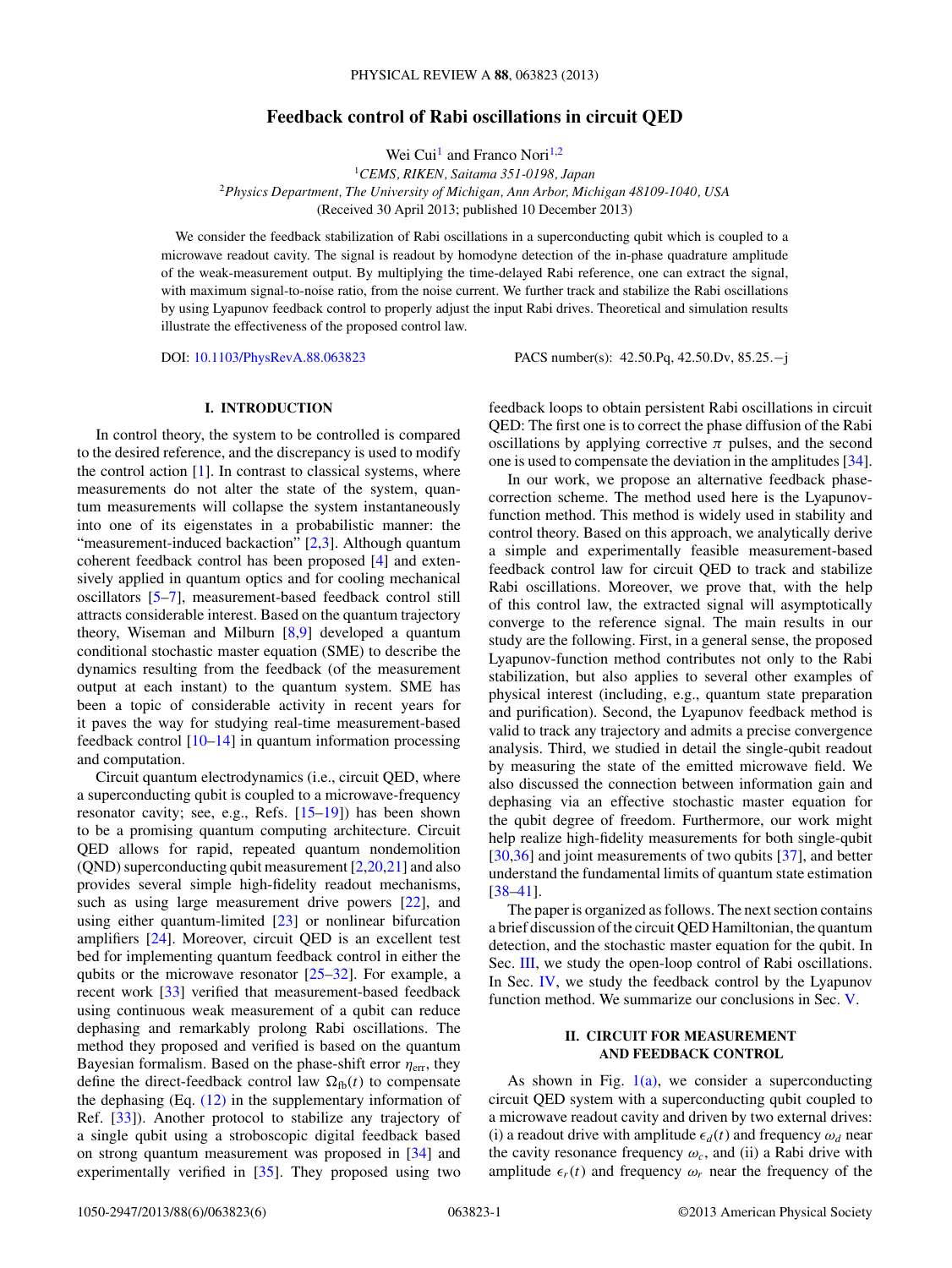<span id="page-1-0"></span>

FIG. 1. (Color online) (a) Simplified circuit diagram of measurement and feedback control. A superconducting qubit (brown) is coupled to a microwave readout detector cavity (blue). The amplified output is homodyne detected and the quadrature signal (green) is then extracted from the noise current  $I(t)$  by multiplying the time-delayed Rabi reference. The discrepancy is used to design the feedback-control law to correct Rabi oscillations (red). (b) Schematic of the readout drive to build up the photon population of the cavity and Rabi drive to stabilize the Rabi oscillation.

qubit *ωq* [\[24,33,42,43\]](#page-5-0). The Hamiltonian of the entire system can be written as

$$
H = \hbar \omega_c a^{\dagger} a + \hbar \frac{\omega_q}{2} \sigma_z + \hbar g (a^{\dagger} \sigma_- + a \sigma_+)
$$

$$
+ \hbar [\epsilon_d(t) e^{-i\omega_d t} a^{\dagger} + \epsilon_r(t) e^{-i\omega_r t} a^{\dagger} + \text{H.c.}], \quad (1)
$$

where  $a^{\dagger}$  and  $a$  are the creation and annihilation operators for the microwave readout cavity,  $\sigma_+$  and  $\sigma_-$  are the raising and lowering operators of the superconducting qubit, and *g* is the coupling strength between the cavity and the qubit. In the dispersive regime [\[44,45\]](#page-5-0),  $|\Delta| = |\omega_q - \omega_c| \gg g$ , by applying the dispersive shift  $U = \exp[g(a\sigma_+ - a^\dagger \sigma_-)/\Delta]$ , and moving to the rotating frames for both the qubit and cavity,  $U_c$  =  $\exp(ia^{\dagger}a\omega_d t)$ ,  $U_q = \exp(i\sigma_z\omega_r t/2)$ , with the rotating-wave approximation, the Hamiltonian in Eq. (1) becomes

$$
H_{\text{eff}} = \hbar \Delta_c a^{\dagger} a + \hbar \chi a^{\dagger} a \sigma_z + \hbar \frac{\tilde{\omega}_q}{2} \sigma_z + \hbar \frac{\Omega_R}{2} \sigma_x
$$
  
+  $\hbar (\epsilon_d + \epsilon_r) (a^{\dagger} + a),$  (2)

where

$$
\Delta_c = \omega_c - \omega_d, \quad \chi = g^2/\Delta, \quad \Omega_R = 2\epsilon_r(t)g/\Delta, \quad (3)
$$

and the Lamb-shifted qubit transition frequency

$$
\tilde{\omega}_q = \omega_q - \omega_r + \chi. \tag{4}
$$

If the cavity state is coherent, and the microwave cavity decay rate is much larger than the qubit decay rate,  $\kappa \gg \gamma_1$ (that allows one to decouple the qubit dynamics from the resonator adiabatically), the state at time *t* is given by  $|g\rangle \otimes |a_g(t)\rangle$  or  $|e\rangle \otimes |a_g(t)\rangle$ . Here  $|a_{g(e)}(t)\rangle$  are coherent states of the cavity and, from Eq.  $(2)$ , the field amplitudes

are given by [\[46\]](#page-5-0)

$$
\dot{\alpha}_g(t) = -i\epsilon_d(t) - i(\Delta_c - \chi)\alpha_g(t) - \frac{\kappa}{2}\alpha_g(t),
$$
  

$$
\dot{\alpha}_e(t) = -i\epsilon_d(t) - i(\Delta_c + \chi)\alpha_e(t) - \frac{\kappa}{2}\alpha_e(t).
$$
 (5)

Thus, these coherent states  $\alpha_{g(e)}$  act as "pointer states" [\[9\]](#page-4-0) for the qubit. Based on homodyne detection, by applying the transformation

$$
P(t) = |e\rangle\langle e|D[\alpha_e(t)] + |g\rangle\langle g|D[\alpha_g(t)],\tag{6}
$$

with  $D[\alpha] = \exp(\alpha a^{\dagger} - \alpha^* a)$  as the displacement operator of the microwave cavity, the effective stochastic master equation [\[46\]](#page-5-0) for the qubit degrees of freedom becomes

$$
d\tilde{\rho} = -\frac{i}{\hbar} \frac{\tilde{\omega}_{ac}(t)}{2} [\sigma_z, \tilde{\rho}] dt - i \frac{\Omega_R}{2} [\sigma_x, \tilde{\rho}] dt + \gamma_1 \mathcal{D}[\sigma_-] \tilde{\rho} dt + \frac{\gamma_{\phi} + \Gamma_d(t)}{2} \mathcal{D}[\sigma_z] \tilde{\rho} dt + \sqrt{\kappa \eta} |\beta(t)| \mathcal{H}[\sigma_z] \tilde{\rho} dW_t.
$$
\n(7)

The only difference between this control master equation and the general master equation for circuit QED is the driving term  $\epsilon_r$  exp( $-i\omega_r t$ ) $a^{\dagger}$  + H.c. in Eq. (1). Applying the dispersive shift *U* to this term, it becomes  $\epsilon_r$  exp( $-i\omega_r t$ )( $a^{\dagger} + g\sigma_{+}/\Delta$ ) + H.c. Here, the Rabi drive  $\frac{\Omega_R}{2} (\sigma_- e^{i\omega_r t} + \sigma_+ e^{-i\omega_r t})$  plays an important role. Based on the Rabi drive Hamiltonian, the master equation with Rabi drive was derived in Eq. (C7) of Ref. [\[46\]](#page-5-0).

In the stochastic master equation (7)

$$
\tilde{\omega}_{ac}(t) = \tilde{\omega}_q + B(t),\tag{8}
$$

and

$$
\beta(t) = \alpha_e(t) - \alpha_g(t) \tag{9}
$$

is the separation between the pointer states  $\alpha_g(t)$  and  $\alpha_g(t)$ , *η* is the measurement efficiency,  $\gamma_{\phi}$  is the pure dephasing rate,  $\mathcal{D}[A]$  is the damping superoperator

$$
\mathcal{D}[A]\rho = A\rho A^{\dagger} - \frac{1}{2}(A^{\dagger}A\rho + \rho A^{\dagger}A), \tag{10}
$$

and

Also,

$$
\mathcal{H}[A]\tilde{\rho} = A\tilde{\rho} + \tilde{\rho}A^{\dagger} - \langle A + A^{\dagger}\rangle\tilde{\rho}.
$$
 (11)

$$
\Gamma_d(t) = 2\chi \operatorname{Im}[\alpha_g(t)\alpha_e^*(t)] \tag{12}
$$

is the measurement-induced dephasing and

$$
B(t) = 2\chi \operatorname{Re}[\alpha_g(t)\alpha_e^*(t)] \tag{13}
$$

is the ac Stark shift  $[37,46]$ . The innovation  $dW_t$  is a Wiener process [\[9\]](#page-4-0) with

$$
E[dW_t] = 0 \quad \text{and} \quad E\big[dW_t^2\big] = dt. \tag{14}
$$

Due to the qubit decay  $\gamma_1$  and dephasing  $\gamma_\phi + \Gamma_d(t)$ , the quantum system will eventually lose its coherence.

A coherent drive is turned on for 20 ns to build up the photon population of the cavity and is then repeated every 100 ns [see Fig. 1(b)]. The cavity pull  $\chi/2\pi$  represents the dispersive coupling strength between the cavity photon number and the qubit [\[46,47\]](#page-5-0). We choose a cavity pull  $\chi/2\pi = 5$  MHz, and cavity decay rate  $\kappa/2\pi = 20$  MHz. A homodyne detection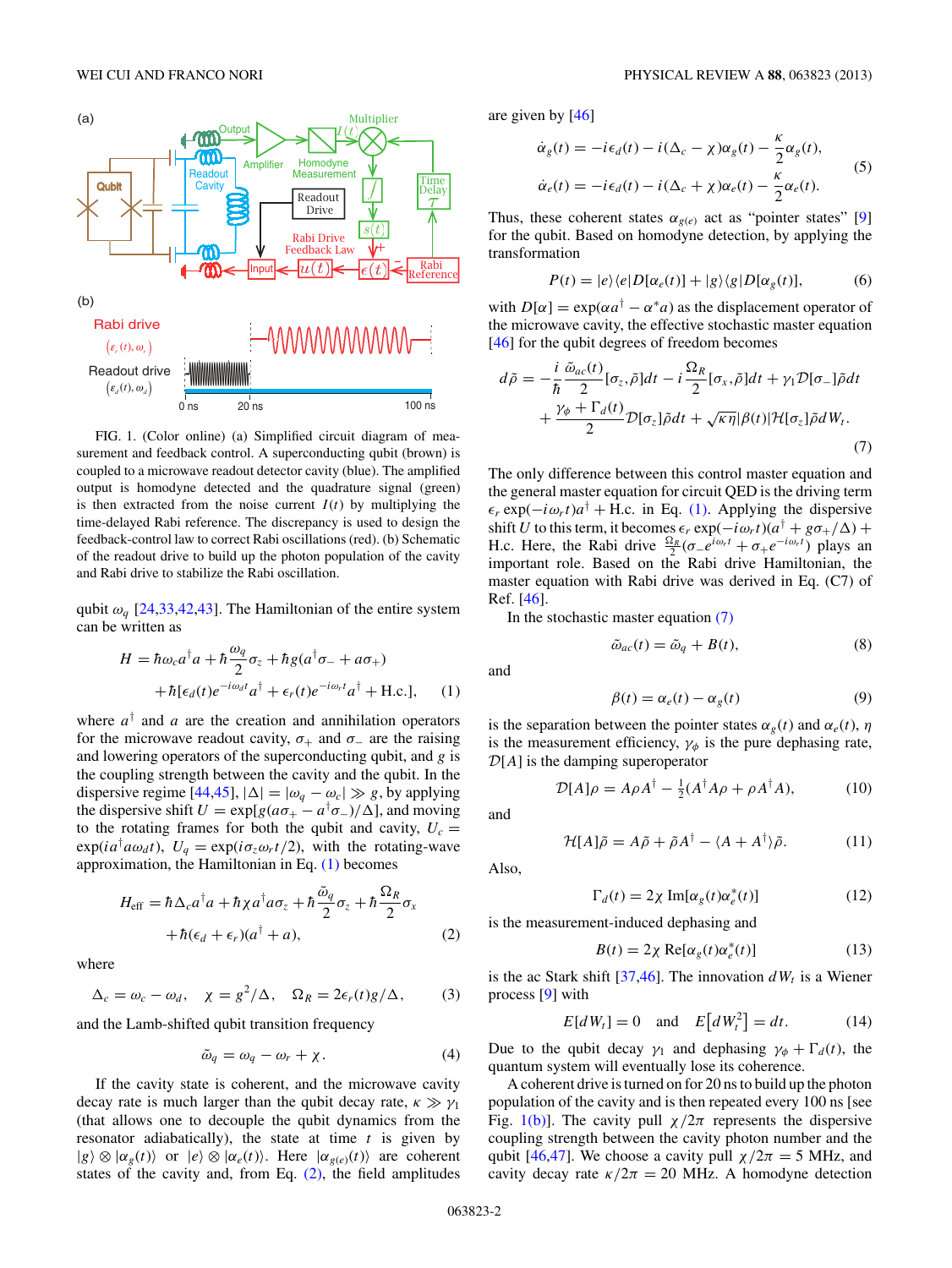<span id="page-2-0"></span>of the readout cavity field, with the help of the distance  $\beta(t)$ between the states  $|\alpha_e(t)\rangle$  and  $|\alpha_g(t)\rangle$ , can then be used to distinguish the coherent states and thus readout the state of the qubit. By applying the *P* transformation to the in-phase quadrature amplitude

$$
I_{\phi} = \frac{1}{2}(ae^{-i\phi} + a^{\dagger}e^{i\phi}), \tag{15}
$$

with  $\phi$  the phase of the local oscillation, the homodyne measurement record from the microwave cavity becomes

$$
I(t) = \sqrt{\kappa \eta} |\beta(t)| \langle \sigma_z(t) \rangle + \xi(t) = s(t) + \xi(t), \tag{16}
$$

where the qubit uncorrelated term  $\sqrt{\kappa \eta}|\mu(t)|\sin[\phi + \arg(\mu)],$ with  $\mu = \alpha_g + \alpha_e$ , has been omitted. We have set the homodyne phase *φ* to arg *β*, which corresponds to detecting the quadrature with the greatest separation of the pointer states. Here  $\xi(t) = dW_t/dt$  is a Gaussian white noise, representing the shot noise, with spectral density  $P_{\xi}(\omega) = 1$ . We now face the challenge of detecting a signal*s*(*t*) which is smaller than the noise  $\xi(t)$ , because the signal-to-noise ratio  $S/N < 1$  (*S/N* is defined in the Appendix ). The overall objective now is to make the system behave in a desired way by manipulating the input drive based on the measurement output. This feedback strategy could extend the number of Rabi oscillations. To achieve this, the following steps are required: (a) detect the signal  $s(t)$ from the noise current *I*(*t*); (b) reconstruct  $x_1(t) = \text{Tr} [\sigma_x \tilde{\rho}(t)],$  $x_2(t) = \text{Tr} [\sigma_y \tilde{\rho}(t)]$ , and  $x_3(t) = \text{Tr} [\sigma_z \tilde{\rho}(t)]$ , which are the three components of the Bloch vector for the ensemble qubit state based on the detected signal [\[48\]](#page-5-0); (c) feedback the error signal between the reconstructed state and the desired state, to design the feedback control law (the Rabi drive), thus minimizing the error.

#### **III. OPEN-LOOP CONTROL: NO FEEDBACK**

To see how the feedback Rabi drive will work, we first consider the open-loop control. Open loop [\[49,50\]](#page-5-0) means that we do not use feedback to determine if the output has achieved the desired goal. One can simply drive the microwave cavity with amplitude

$$
\epsilon_r = \frac{1}{2g} \Omega_R \Delta \tag{17}
$$

to obtain Rabi oscillations with frequency  $\Omega_R$ ; but cannot correct any errors. To illustrate this, we have numerically simulated the microwave cavity field equation (5) and the superconducting qubit stochastic master equation [\(7\)](#page-1-0) with the open-loop drive (17) to obtain the expected frequency  $\Omega_R/2\pi = 1$  MHz, for four different measurement drives.

In Fig. 2, we numerically analyze the Rabi oscillations by the open-loop control with frequency  $\Omega_R/2\pi = 1$  MHz. We set the initial state of the qubit as the excited state. In these results we set the measurement efficiency  $\eta = 1$ , the qubit decay  $\gamma_1/2\pi = 0.05$  MHz, and the pure dephasing rate  $\gamma_{\phi}/2\pi = 0.1$  MHz. The Rabi-drive amplitude  $\epsilon_r$  and the frequency  $\omega_r = \omega_a + \chi$ , should be chosen carefully to make the Lamb-shifted qubit transition frequency equal zero.

When acquiring information from the measurement, it of course induces significant backaction on the system. From Fig.  $2(a)$ , we see that for the small measurement-drive amplitude ( $\epsilon_d/2\pi = 1$  MHz, red solid curve), the qubit decays



FIG. 2. (Color online) Evolution of the conditional state [here we only plot  $\langle \sigma_z(t) \rangle$  by continuous weak measurements of the open-loop controlled microwave readout cavity with Rabi frequency  $\Omega_R/2\pi = 1$  MHz. The Rabi-drive amplitude  $\epsilon_r = \Omega_R \Delta/2g$  and the frequency  $\omega_r = \omega_q + \chi$ , which makes the Lamb-shifted qubit transition frequency equals zero. The qubit is initially in the excited state and the readout drive amplitudes are  $\epsilon_d/2\pi = 1$  MHz (a), 4 MHz (b), 8 MHz (c), and 20 MHz (d), respectively.

and pure dephasing dominates the evolution. Thus, in this case, the measurement only causes small amplitude noise on the Rabi oscillation. However, for the larger drive amplitudes  $\epsilon_d/2\pi = 4$  MHz [Fig. 2(b)] and 8 MHz [Fig. 2(c)] the measurements induce backaction on the qubit.

We now set  $\epsilon_d/2\pi = 20$  MHz to gain more insight into what is happening during the evolution of the Rabi oscillation with strong measurement-drive amplitude. As shown in Fig. 2,  $\langle \sigma_z \rangle$  exhibits decaying oscillations, in Figs. 2(a)–2(c), when the drive is weak ( $\epsilon_d/2\pi = 1$ , 4, and 8 MHz) and discontinuous jumps between two levels, in Fig.  $2(d)$ , when the driving is strong ( $\epsilon_d/2\pi = 20$  MHz). Clearly, in the strong drive, the qubit will remain fixed at either  $z = +1$  or  $-1$ . This is the Zeno effect. Thus, Fig. 2 shows that open-loop control cannot compensate for disturbances in the system.

#### **IV. FEEDBACK CONTROL**

Based on the above measurement procedures, we now propose a simple feedback-control law allowing one to compensate the dephasing of the superconducting qubit, the measurement-induced backaction, and to maintain the coherence of the Rabi oscillations. The schematics of such feedback control is shown in Fig. [1.](#page-1-0) The amplified and filtered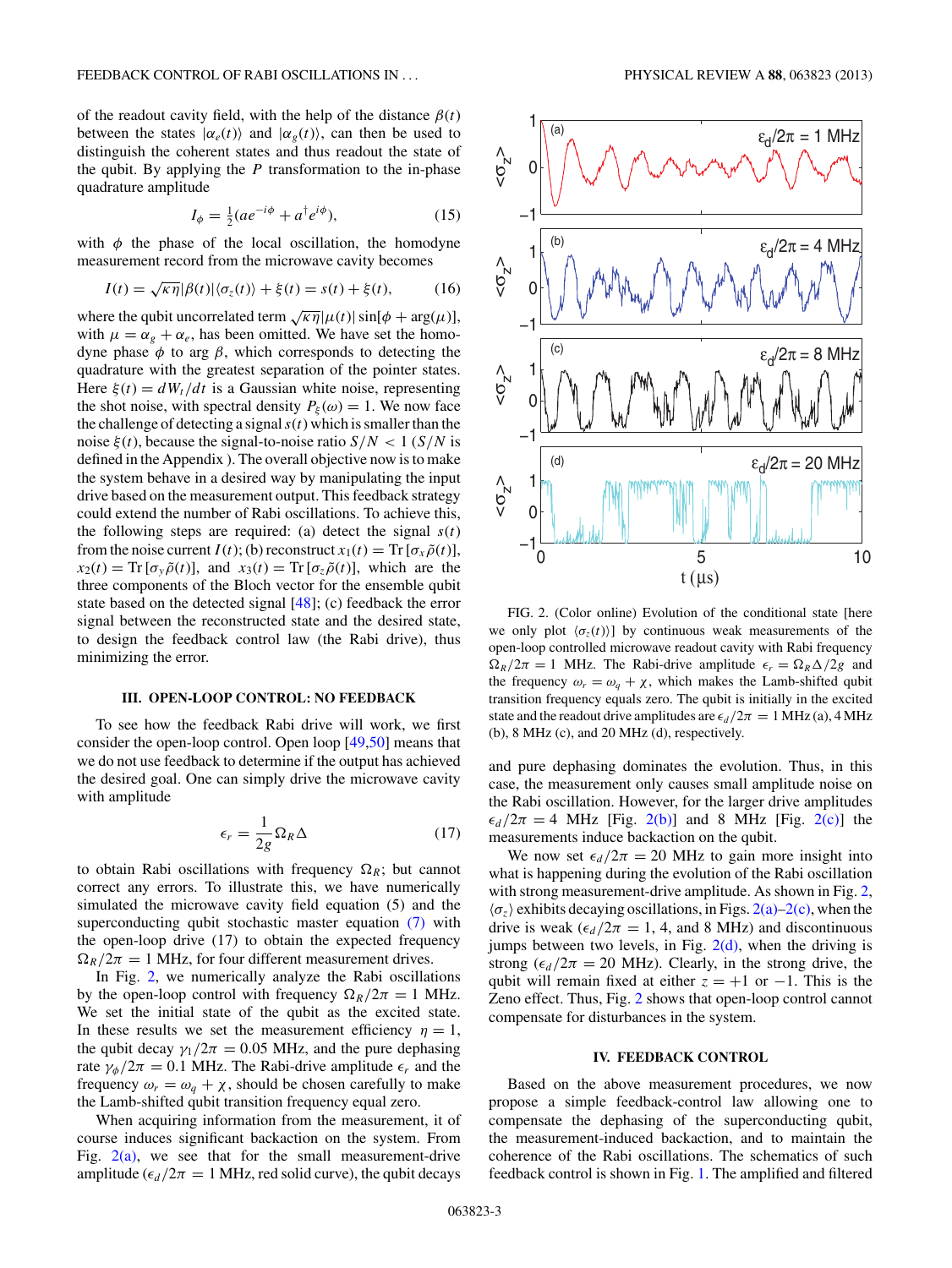<span id="page-3-0"></span>signal  $s(t) = \langle \sigma_z(t) \rangle$  is compared with the Rabi reference signal  $s^*(t) = \cos \Omega_R^0 t$ , and the difference

$$
\varepsilon(t) = s(t) - s^*(t) \tag{18}
$$

is used to generate the feedback signal  $u(t)$  that drives the microwave cavity in order to reduce the difference with the desired Rabi oscillations:  $\varepsilon(t) \rightarrow 0$  (frequency tracking [\[51\]](#page-5-0)). The difference  $\varepsilon(t)$  evolves as

$$
\begin{aligned} \dot{\varepsilon}(t) &= \dot{s}(t) - \dot{s}^*(t) \\ &= E\left[\frac{d}{dt}\langle\sigma_z(t)\rangle\right] - \dot{s}^*(t) \\ &= \Omega_R(t)\langle\sigma_y(t)\rangle - \gamma_1[1 + \langle\sigma_z(t)\rangle] + \Omega_R^0 \sin\,\Omega_R^0 t. \end{aligned} \tag{19}
$$

Thus, we design the feedback control law (the Rabi-drive amplitude):

$$
u(t) = \epsilon_r(t)
$$
  
=  $-\frac{\Delta}{2g} \langle \sigma_y(t) \rangle^{-1} \Big[ K_1 \operatorname{sgn} \varepsilon(t) + K_2 \varepsilon(t)$   
 $- \gamma_1 [1 + \langle \sigma_z(t) \rangle] + \Omega_R^0 \sin \Omega_R^0 t \Big],$  (20)

where  $K_1, K_2 > 0$ . Using the feedback-control law (20) in Eq. (19), we have

$$
\dot{\varepsilon}(t) = -K_1 \operatorname{sgn} \varepsilon(t) - K_2 \varepsilon(t). \tag{21}
$$

Clearly, if  $\varepsilon(t) > 0$ , then  $\dot{\varepsilon}(t) < 0$ ; and if  $\varepsilon(t) < 0$ , then  $\dot{\varepsilon}(t) > 0.$ 

The Lyapunov function method  $[52-57]$  is employed to prove the stability of an ordinary differential equation and widely used in stability and control theory. Here we can choose a simple Lyapunov function

$$
v(t) = \frac{1}{2}\varepsilon^2(t). \tag{22}
$$

Obviously,

$$
v(t) > 0 \quad \text{and} \quad \dot{v}(t) = \dot{\varepsilon}(t)\varepsilon(t) < 0. \tag{23}
$$

Then, the Lyapunov theorem tells us that every trajectory of Eq. (18) converges to zero:

$$
\lim_{t \to \infty} |s(t) - s^*(t)| \to 0 \quad \text{as} \quad t \to \infty,
$$
 (24)

which means the system is globally asymptotically stable. Now, the only problem is to choose suitable values of *K*<sup>1</sup> and  $K_2$ . From the feedback control law in Eq.  $(20)$ , we find that when  $s(t)$  is far from  $s^*(t)$ , a large  $K_2$  is needed to make *s*(*t*) quickly converge to  $s^*(t)$ . If  $s(t)$  is quite close to  $s^*(t)$ , sgn  $\varepsilon(t)$  dominates the evolution, thus a small  $K_1$  is needed to reduce the error  $\varepsilon(t)$ . Note that the feedback control law (20) corresponds to the amplitude of the Rabi drive. In practice,  $u(t)$  must be finite and, thus,  $\langle \sigma_v \rangle$  must be nonzero. When  $\langle \sigma_v \rangle = 0$ , a maximum cutoff on  $u(t)$  must be imposed. In the simulation, the function  $u(t)$  in Eq. (20) is ~10<sup>6</sup>. At the nine points where  $\langle \sigma_y \rangle = 0$ , we impose a cutoff of the amplitude  $|\langle \sigma_v \rangle| = 2 \times 10^7$ . We further compared this to a much larger cut-off value  $|\langle \sigma_{v} \rangle| = 10^8$ , and we found that it made no difference to our results (Fig. 3).

We have simulated the feedback loop designed above to maintain Rabi oscillations with frequency  $\Omega_R^0/2\pi = 2.5 \text{ MHz}.$ The measurement is set in the weak-driving regime, when



FIG. 3. (Color online) (a) Feedback-controlled ensembleaveraged (over 1,000 realizations) Rabi oscillations, which persist for much longer time than those with open-loop control. The Rabi frequency  $\Omega_R^0/2\pi = 2.5$  MHz and the read-out drive amplitude is  $\epsilon_d/2\pi = 1$  MHz. (b) Power spectral density for the averaged measurement of feedback-controlled Rabi oscillations from (a) (red curve); the blue curve corresponds to the open-loop case with the same parameters of (a).

the readout drive amplitude is  $\epsilon_d/2\pi = 1$  MHz, where the measurement-induced backaction  $\Gamma_d(t)$  and  $B(t)$  are small. The control parameters used here are  $K_1 = 5 \times 10^6$  and  $K_2 = 10^8$ . The other parameters are the same as in the case of open-loop control. Figure  $3(a)$  shows typical realizations of the feedback-controlled ensemble-averaged Rabi oscillations. Clearly, the feedback control can quickly track the reference Rabi signal and ideally fight against dephasing and the measurement-induced backaction. From Fig. 3 we can see that the feedback-controlled Rabi oscillations persist for much longer time than those with open-loop control. Finally, in Fig.  $3(b)$ , we compare the power spectral density of the averaged measurement record in feedback-controlled Rabi oscillations (red curve) with the corresponding open-loop control (blue curve). Both of them are centered at 2.5 MHz. However, the feedback-controlled spectrum has a sharp peak at the Rabi reference frequency, while the open-loop controlled spectrum has a broad distribution. Clearly, for stabilizing the Rabi oscillations in circuit QED, the proposed feedback control has more advantages than the open-loop control.

#### **V. CONCLUSION**

In conclusion, we have proposed a feedback phasecorrection scheme based on the Lyapunov-function method to stabilize the Rabi oscillations in a superconducting qubit which is coupled to a microwave readout cavity. Based on this approach, we analytically derived a simple and experimentally feasible measurement-based feedback control law for circuit QED to track and stabilize Rabi oscillations. Moreover, with the help of this control law, we proved that the extracted signal will asymptotically converge to the reference signal. Thus, we can precisely convert the amplitude of the resonator microwave drive to the frequency of the induced Rabi oscillations, which can be understood as an amplitude-to-frequency converter.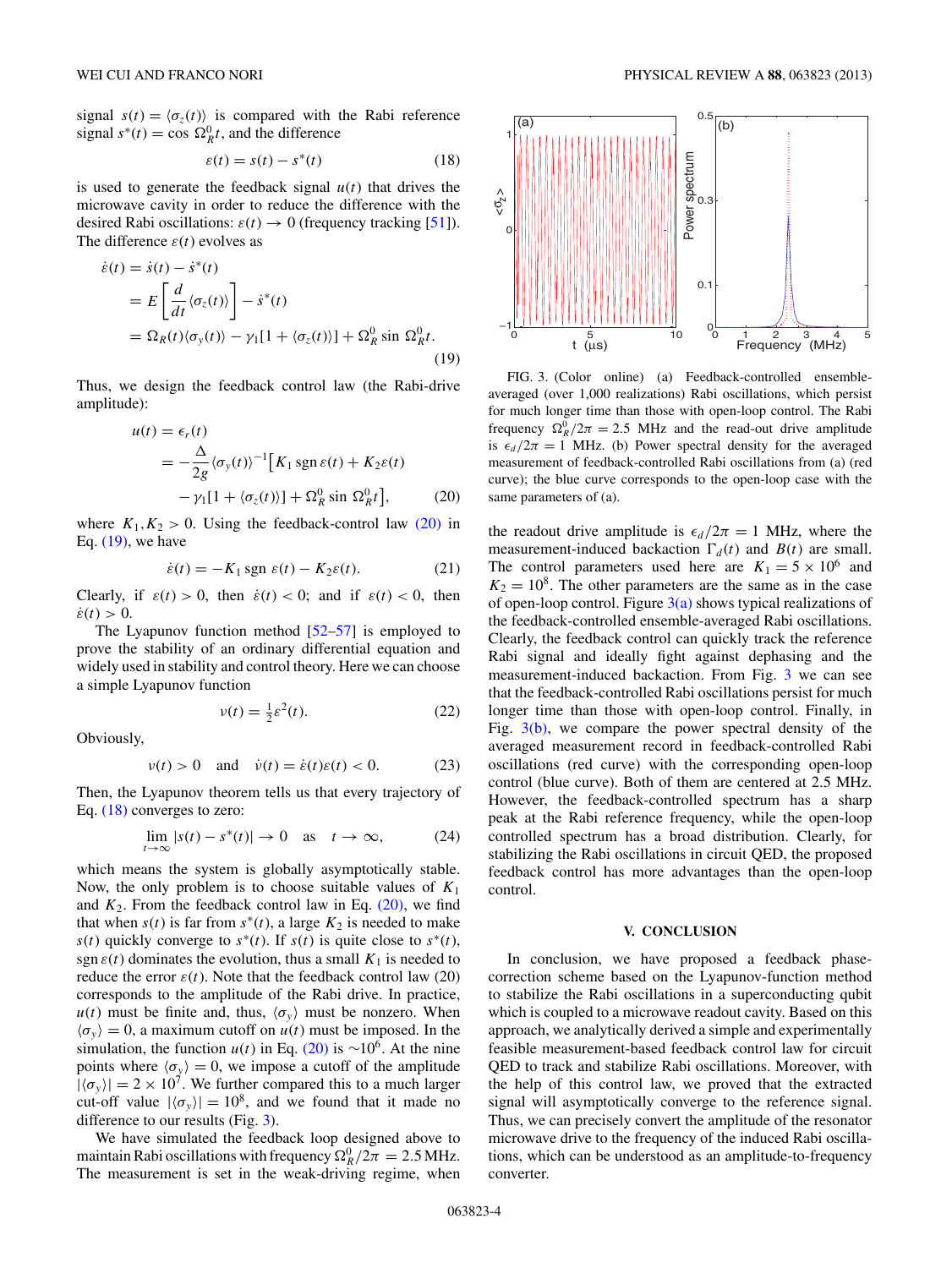<span id="page-4-0"></span>To use the Lyapunov feedback control [\[52–58\]](#page-5-0) one needs to construct an artificial closed-loop controller first, simulate it, and then obtain the open-loop controller by the simulation results. During this process, a suitably chosen Lyapunov function is monotonically decreasing along every trajectory. A number of Lyapunov feedback-control designs have been proposed and numerous results established (including, e.g., quantum state preparation [\[55\]](#page-5-0), quantum decoherence control [\[56\]](#page-5-0), cooling of a mechanical oscillator [\[57\]](#page-5-0), and quantum state feedback stabilization [\[58\]](#page-5-0)). Mathematically, if the desired final state is  $|\psi\rangle_t$ , by using the Lyapunov feedback control, one can choose the Lyapunov function  $v(t) = \frac{1}{2}(1 - |\langle \psi_t | \psi \rangle|^2)$ and construct the control law to guarantee that  $\frac{d}{dt}v(t) \leq 0$ . Reference [\[55\]](#page-5-0) demonstrated that the Lyapunov feedback control can make the quantum system converge from any initial state to the target state. Recently, optimal Lyapunov feedback control was further proposed to shorten the time required to reach the target state [\[57\]](#page-5-0).

#### **ACKNOWLEDGMENTS**

The authors would like to thank the referees for their valuable comments and suggestions. W.C. would like to thank Dr. J. Q. Liao, Dr. W. D. Oliver, and Dr. M. Tsang for helpful comments. W.C. is supported by the RIKEN FPR Program. F.N. is partially supported by the ARO, RIKEN iTHES Project, MURI Center for Dynamic Magneto-Optics, JSPS-RFBR Contract No. 12-02-92100, a Grant-in-Aid for Scientific Research (S), MEXT "Kakenhi on Quantum Cybernetics," and the JSPS via its FIRST program.

## **APPENDIX: QUADRATURE SIGNAL EXTRACTED FROM THE NOISE**

To detect the signal  $s(t)$  from the noise current  $I(t)$  one needs to design the impulse response  $h(t)$  of the filter. The output of the filter can be expressed as

$$
y(t) = \int_{-\infty}^{\infty} h(t - \tau)I(\tau)d\tau
$$
  
= 
$$
\int_{-\infty}^{\infty} h(t - \tau)s(\tau)d\tau + \int_{-\infty}^{\infty} h(t - \tau)\xi(\tau)d\tau
$$
  
\equiv 
$$
s_0(t) + \xi_0(t).
$$

The signal-to-noise ratio (SNR) at  $t = T_0$  is

$$
\left(\frac{S}{N}\right)^2 = \frac{s_0^2(T_0)}{E\left\{\xi_0^2(T_0)\right\}} = \frac{\left|\int_{-\infty}^{\infty} h(T_0 - \tau)s(\tau)d\tau\right|^2}{E\left[\int_{-\infty}^{\infty} h(T_0 - \tau)\xi(\tau)d\tau\right]^2}
$$

$$
= \frac{\left|\frac{1}{2\pi}\int_{-\infty}^{\infty} H(\omega)S(\omega)e^{i\omega T_0}d\omega\right|^2}{\frac{1}{2\pi}\int_{-\infty}^{\infty} |H(\omega)|^2 P_{\xi}(\omega)d\omega}
$$

$$
\leq \frac{1}{2\pi}\int_{-\infty}^{\infty} \frac{|S(\omega)|^2}{P_{\xi}(\omega)}d\omega
$$

$$
= \frac{1}{2\pi}\int_{-\infty}^{\infty} |S(\omega)|^2d\omega,
$$

where  $S(\omega) = \int_{-\infty}^{\infty} s(t)e^{-i\omega t}dt$  and  $H(\omega) = \int_{-\infty}^{\infty} h(t)e^{-i\omega t}dt$ are the frequency spectrum of the signal and the transfer function of the filter, respectively. In the above derivation, Parseval's theorem and the Cauchy-Schwartz inequality  $\int_{-\infty}^{\infty} f(x)g(x)dx|^2 \leq \int_{-\infty}^{\infty} |f(x)|^2 dx \leq \int_{-\infty}^{\infty} |g(x)|^2 dx$  were used. Here, the equality holds if and only if  $f(x) = g(x)$ , which implies that the maximum SNR can be obtained if and only if

$$
H(\omega) = S(-\omega) \exp(-i\omega T_0).
$$

The best impulse response of the filter is

$$
h(t) = \int_{-\infty}^{\infty} S(\omega) \exp[-i\omega(T_0 - t)]d\omega = s(T_0 - t).
$$

Thus the green part in Fig. [1](#page-1-0) filters the signal by multiplying the time-delayed Rabi reference.

- [1] John Van de Vegte, *Feedback Control Systems* (Prentice Hall, New York, 1993).
- [2] L. DiCarlo, M. D. Reed, L. Sun, B. R. Johnson, J. M. Chow, J. M. Gambetta, L. Frunzio, S. M. Girvin, M. H. Devoret, and R. J. Schoelkopf, [Nature \(London\)](http://dx.doi.org/10.1038/nature09416) **467**, 574 (2010).
- [3] W. Cui, N. Lambert, Y. Ota, X. Y. Lü, Z. L. Xiang, J. Q. You, and F. Nori, Phys. Rev. A **86**[, 052320 \(2012\).](http://dx.doi.org/10.1103/PhysRevA.86.052320)
- [4] J. Gough and M. R. James, [Commun. Math. Phys.](http://dx.doi.org/10.1007/s00220-008-0698-8) **287**, 1109 [\(2009\).](http://dx.doi.org/10.1007/s00220-008-0698-8)
- [5] R. Hamerly and H. Mabuchi, [Phys. Rev. Lett.](http://dx.doi.org/10.1103/PhysRevLett.109.173602) **109**, 173602 [\(2012\).](http://dx.doi.org/10.1103/PhysRevLett.109.173602)
- [6] J. Zhang, R. B. Wu, Y. X. Liu, C. W. Li, and T. J. Tarn, [IEEE Trans. Autom. Control](http://dx.doi.org/10.1109/TAC.2012.2195871) **57**, 1997 (2012).
- [7] S. B. Xue, R. B. Wu, W. M. Zhang, J. Zhang, C. W. Li, and T. J. Tarn, Phys. Rev. A **86**[, 052304 \(2012\).](http://dx.doi.org/10.1103/PhysRevA.86.052304)
- [8] H. M. Wiseman and G. J. Milburn, Phys. Rev. A **47**[, 1652 \(1993\).](http://dx.doi.org/10.1103/PhysRevA.47.1652)
- [9] H. M. Wiseman and G. J. Milburn, *Quantum Measurement and Control* (Cambridge University Press, Cambridge, 2009).
- [10] J. E. Reiner, W. P. Smith, L. A. Orozco, H. M. Wiseman, and J. Gambetta, Phys. Rev. A **70**[, 023819 \(2004\).](http://dx.doi.org/10.1103/PhysRevA.70.023819)
- [11] C. Sayrin, I. Dotsenko, Z. Zhou, B. Peaudecerf, T. Rybarczyk, S. Gleyzes, P. Rouchon, M. Mirrahimi, H. Amini, M. Bruner, J. M. Raimond, and S. Haroche, [Nature \(London\)](http://dx.doi.org/10.1038/nature10376) **477**, 73 [\(2011\).](http://dx.doi.org/10.1038/nature10376)
- [12] H. Yonezawa, D. Nakane, T. A. Wheatley, K. Iwasawa, S. Takeda, H. Arao, K. Ohki, K. Tsumura, D. W. Berry, T. C. Ralph, H. M. Wiseman, E. H. Huntington, and A. Furusawa, Science **337**[, 1514 \(2012\).](http://dx.doi.org/10.1126/science.1225258)
- [13] D. Ristè, C. C. Bultink, K. W. Lehnert, and L. DiCarlo, Phys. Rev. Lett. **109**[, 240502 \(2012\).](http://dx.doi.org/10.1103/PhysRevLett.109.240502)
- [14] B. Qi, Automatica **49**[, 834 \(2013\).](http://dx.doi.org/10.1016/j.automatica.2013.01.011)
- [15] J. Q. You and F. Nori, Phys. Today **58**[\(11\), 42 \(2005\).](http://dx.doi.org/10.1063/1.2155757)
- [16] R. J. Schoelkopf and S. M. Girvin, [Nature \(London\)](http://dx.doi.org/10.1038/451664a) **451**, 664 [\(2008\).](http://dx.doi.org/10.1038/451664a)
- [17] J. Q. You and F. Nori, [Nature \(London\)](http://dx.doi.org/10.1038/nature10122) **474**, 589 [\(2011\).](http://dx.doi.org/10.1038/nature10122)
- [18] I. Buluta, S. Ashhab, and F. Nori, [Rep. Prog. Phys.](http://dx.doi.org/10.1088/0034-4885/74/10/104401) **74**, 104401 [\(2011\).](http://dx.doi.org/10.1088/0034-4885/74/10/104401)
- [19] Z. L. Xiang, S. Ashhab, J. Q. You, and F. Nori, [Rev. Mod. Phys.](http://dx.doi.org/10.1103/RevModPhys.85.623) **85**[, 623 \(2013\).](http://dx.doi.org/10.1103/RevModPhys.85.623)